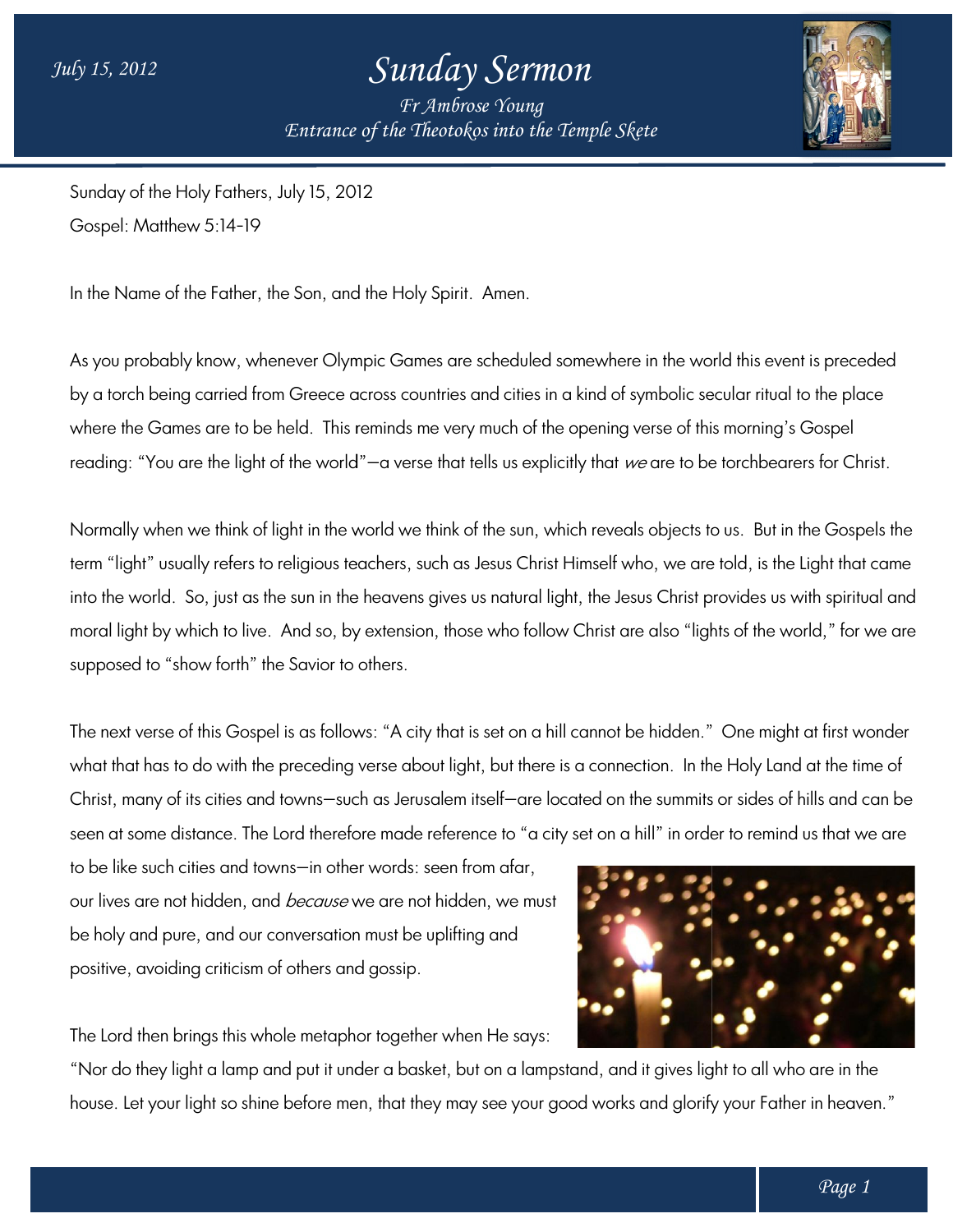## *Sunday Sermon*

*Entrance of the Theotokos Entrance of into the Temple Skete Fr Ambrose Young*



In other words, just as when we turn on an electric lamp or light a candle we don't hide it away but allow it to In other words, just as when we turn on an electric lamp or light a candle we don't hide it away but allow it to<br>illuminate the area around it, so must it be with us and our faith. Our faith must not be hidden, but must sh in appropriate ways so as to bring light to others. When I was a boy there was a saying—almost never heard now--: "Better to light one candle than to curse the darkness."

But we don't do this just in order to be seen by others or be admired or respected, or pointed out as special or -: "Better to light one candle than to curse the darkness."<br>But we don't do this just in order to be seen by others or be admired or respected, or pointed out as special or<br>"holy". We don't do it in order to be admired. Ra gave us the Light. This is the difference between being a Pharisee and being a follower of Jesus.

So, from just these few verses in today's Gospel we learn that our religious faith must not, and cannot, be gave us the Light. This is the difference between being a Pharisee and being a follower of Jesus.<br>So, from just these few verses in today's Gospel we learn that our religious faith must not, and cannot, be<br>concealed, *if i* exist and we have no real faith after all. This is one of the ways in which we can evaluate the worth or true value of those who claim to teach us about Christ: their *lives*—not just their words--must give clear evidence that they have received the Light. And so must it be with us, too. ther, we must let our light shine in order to glority God, who<br>eing a Pharisee and being a follower of Jesus.<br>e learn that our religious faith must not, and cannot, be<br>if we don't "show it forth" in our life, then that mea

received the Light. And so must it be with us, too.<br>Nor may we minimize our "light" and insist that it's too feeble to be of help to others. This is a kind of inverse pride or false humility. *Whatever* light we have, it is still light, and therefore it has immense value. Moscow at the time of the Revolution was questioned by his spiritual daughter who said that her prayers were so Moscow at the time of the Revolution was questioned by his spiritual daughter who said that her<br>ineffective. And his reply to her was: "In the eyes of God, even the wings of a fly have weight!"

If you've ever lit a single candle in an intensely dark room, you know how far the beams of that one candle can<br>shine and how much can be illuminated! And so it is with our own feeble little candles. shine and how much can be illuminated! And so it is with our own feeble little candles.

Therefore, brothers and sisters, let us keep our own little candles lit and shining, and not hide them, but put them on Theretore, brothers and sisters, let us keep our own little candles lit and shining, and not hide them, but put them on<br>a candlestick or hold them high, so that our Lord and God, Jesus Christ, might be honored and magnifie and ever. Amen.